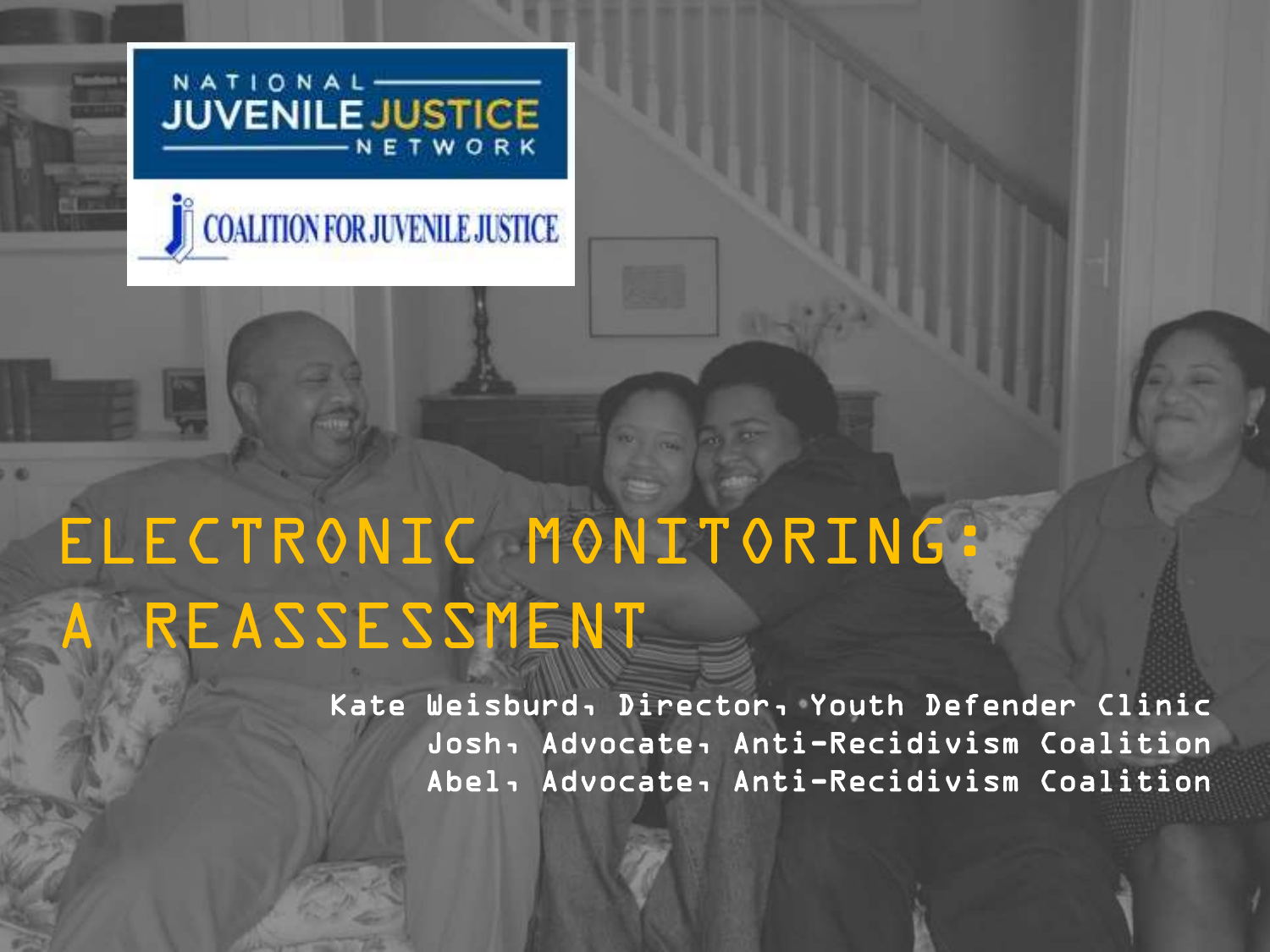- **THE NATIONAL JUVENILE JUSTICE NETWORK**
- **Leads a national movement**
- **State-based juvenile justice coalitions and organizations**
- **Laws, policies and practices that are fair, equitable and developmentally appropriate for all children, youth and families**



Photo: [Moriza](http://www.flickr.com/photos/moriza/4055334240/)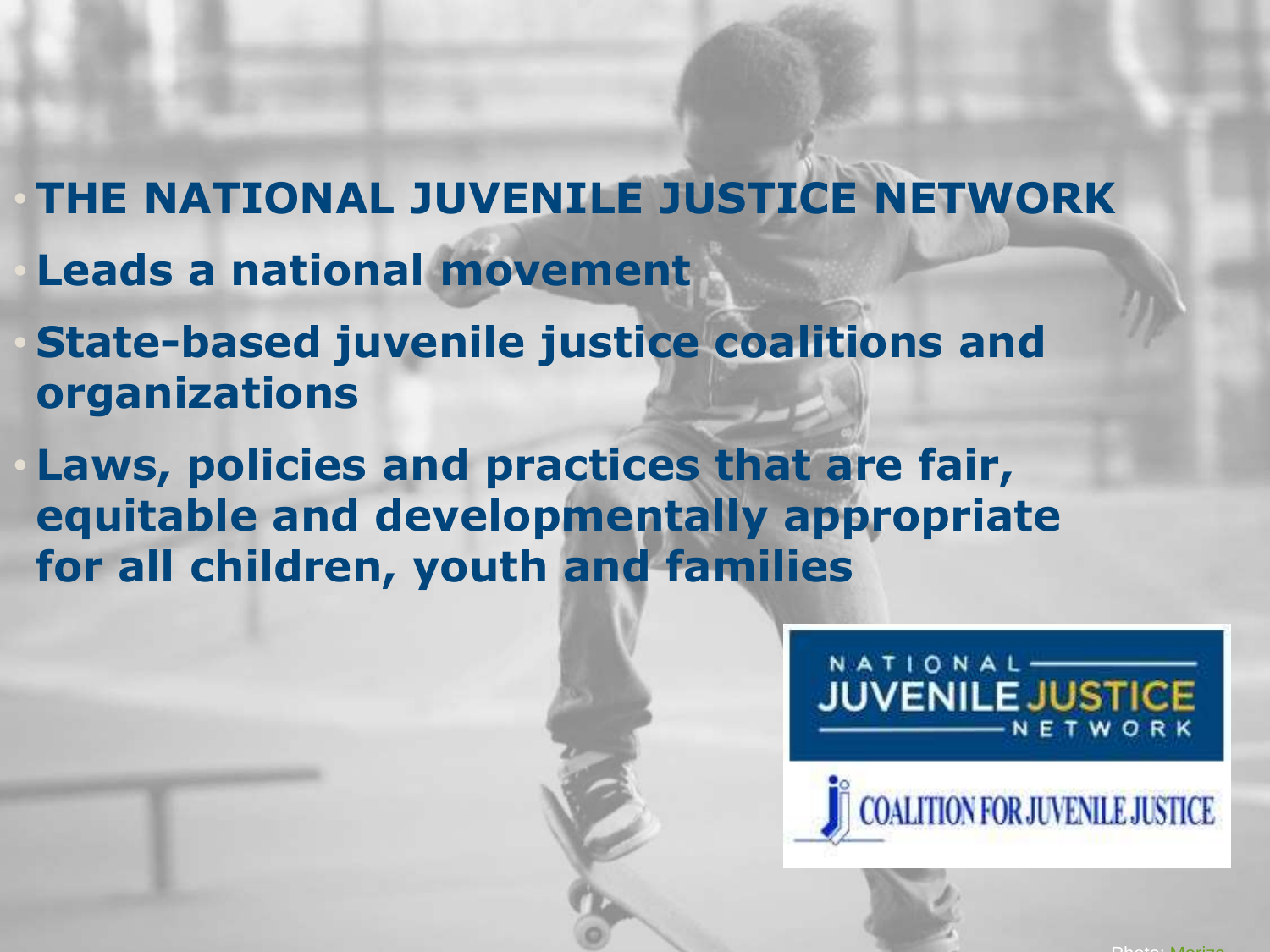## **ELECTRONIC MONITORING: A REASSESSMENT**





**June 24, 2016 Kate Weisburd**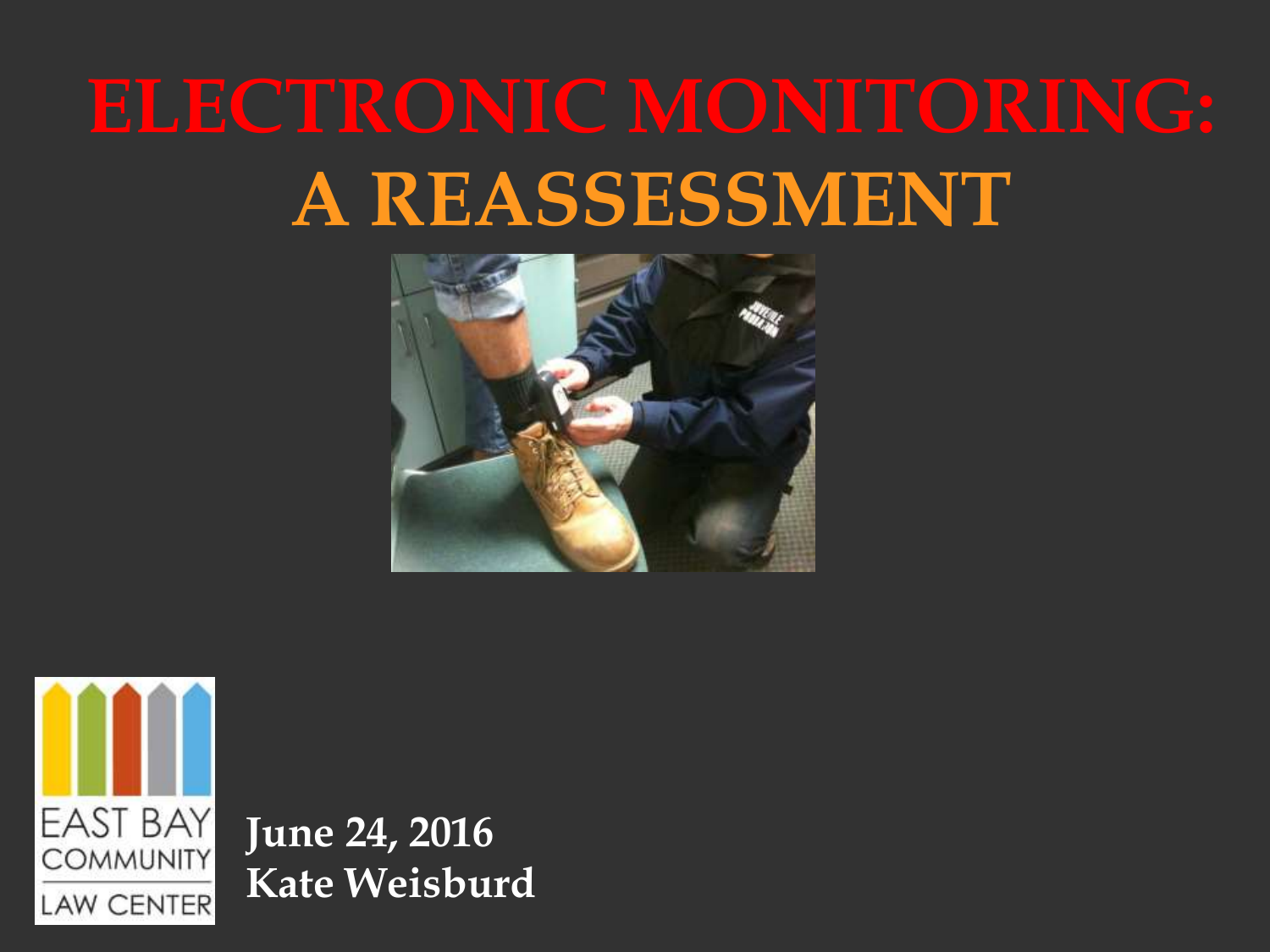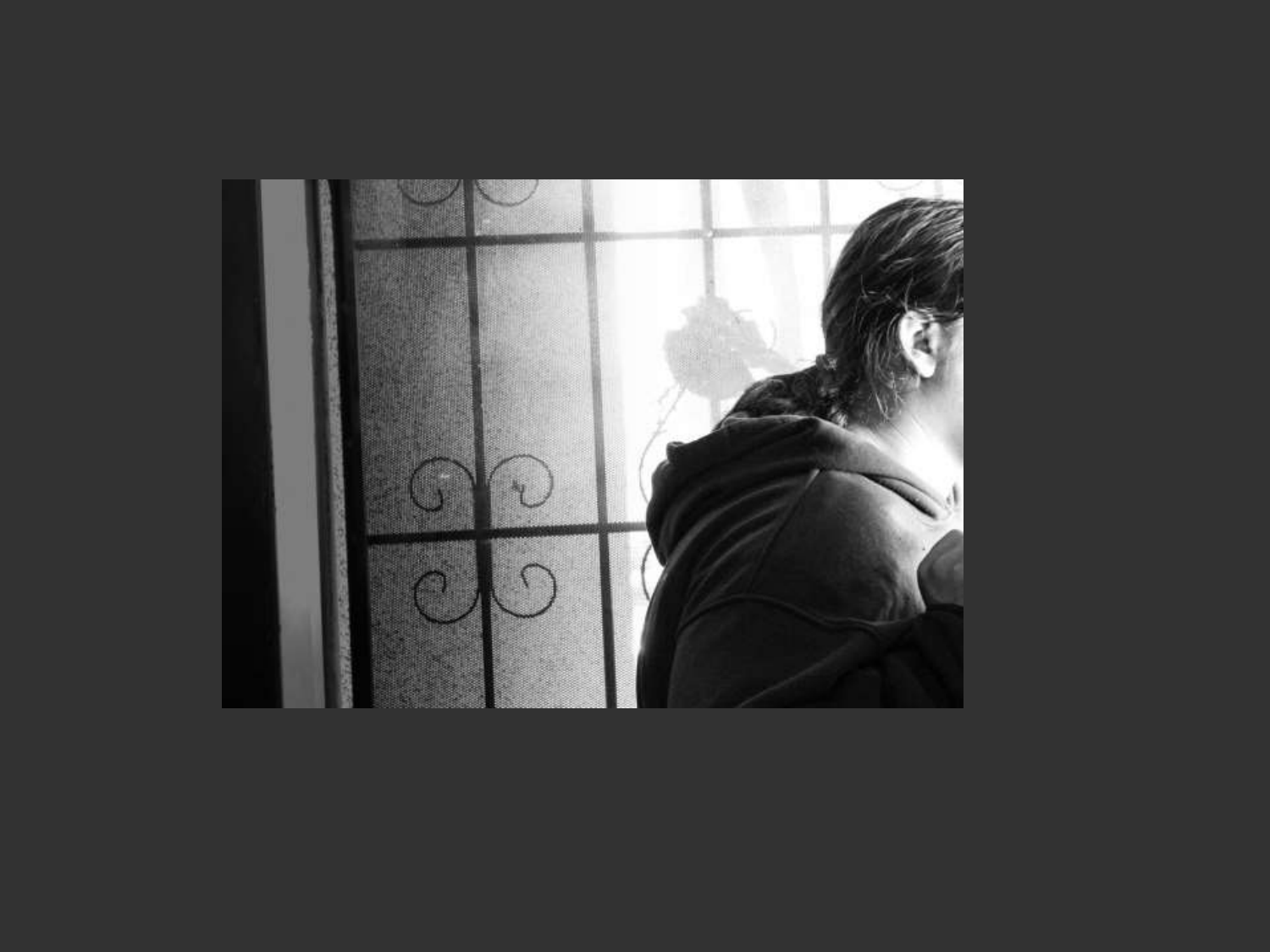#### **APPENDIX D**

#### ALAMEDA COUNTY PROBATION DEPARTMENT JUVENILE ELECTRONIC MONITORING (EM)/GLOBAL POSITIONING SATELLITE (GPS) PROGRAM CONTRACT Phone: (510) 667-7634 or (510) 667-7691 Fax: (510) 667-7644

DATE:

**DPO** 

COURT CASE #

CHILD'S NAMES

hereby agree to abide by the general rules listed below of the

EM/GPS Program.

It is my understanding that intensive supervision means that the child will remain at the following designated home(s) at all times and will not be permitted to attend movies, parties or other social gatherings. I will not be out on the streets at any time without express written consent of the Court and/or Probation Staff. I understand that my child is technically a detainee of the Alameda County Javenile Hall who has been entrusted to the product

- 16. I will not change any part of my job, educational, or rehabilitation program without prior approval of the Probation Department.
- 17. During those times when I am allowed to leave my home, I will go directly, and only, to and from the destination(s) that have been approved.
- 18. If any part of my job is changed, I will request approval of Probation staff immediately.
- 19. If I have a medical emergency situation, I will handle it immediately, with appropriate documentation supplied to EM/GPS staff at the first available opportunity.
- 20. Minors on GPS will maintain and recharge their battery system daily.
	- **APPENDIX E**

CONDITIONS OF PROBATION AND COURT UNDERS

- 1. I will obey all laws of the community.
- 2. I understand and will abide by the terms and conditions (EM/GPS) program.
- 3. I will not leave Alameda County without prior approval
- 4. I will stay at home and be available during the times I an
- 5. I will have no contact with my friends at my home with: am limited to one visitor at a time.
- 6. I agree to allow anyone approved by the Probation Depa
- 7. I agree, if for any reason I am no longer eligible for part the program and taken into custody without a warrant ar
- 8. I will submit my person, vehicle, residence or any prope night, with or without a search warrant and with or with
- 9. I will not use any alcoholic beverage or controlled subst Staff of prescription/ "over-the counter" medication I m
- 10. I will request approval for a schedule change (haircu advance. I understand that not all requests will be ap
- 11. I will comply with the schedule set up with the Probatio
- 12. I understand that an ACTIVE contact phone number is a in being brought back to detention.
- 13. I acknowledge that the EM/GPS Probation Staff may co attend at any time to verify my attendance and hours. I out of job, school or program to visually verify my atter
- 14. I, as the parent/guardian give permission to the EM/GP! discipline records. Parent/Guardian Signature
- 15. If I am unable to work on attend school due to illness, I

| ANY TIME OF DAY OR NIGHT                                                                                                                  | 4-WAY SUBMIT PERSON AND ANY VEHICLE, ROOM OR PROPERTY UNDER YOUR CONTROL TO<br>SEARCH BY PROBATION OFFICER OR PEACE OFFICER WITH OR WITHOUT A SEARCH WARRANT AT      | 04/12/2013 |
|-------------------------------------------------------------------------------------------------------------------------------------------|----------------------------------------------------------------------------------------------------------------------------------------------------------------------|------------|
|                                                                                                                                           | ATTEND CLASSES OR JOB ON TIME AND REGULARLY; BE OF GOOD BEHAVIOR AND PERFORM WELL                                                                                    | 04/12/2013 |
| BE OF GOOD CITIZENSHIP AND GOOD CONDUCT                                                                                                   |                                                                                                                                                                      | 04/12/2013 |
| CURFEW 9 PM WEEKDAYS & 9 PM WEEKENDS                                                                                                      |                                                                                                                                                                      | 04/12/2013 |
| PROBATION OFFICER                                                                                                                         | DO NOT CHANGE SCHOOL, TRAINING OR EMPLOYMENT WITHOUT PRIOR PERMISSION OF THE                                                                                         | 04/12/2013 |
| DO NOT CONTACT OR CAUSE CONTACT WITH VICTIMS) OR ADVERSE WITNESS(ES) REGARDING<br>ANY OFFENSE ALLEGED AGAINST YOU                         |                                                                                                                                                                      | 04/12/2013 |
| DO NOT STAY AWAY FROM RESIDENCE OVERNIGHT NOR LEAVE ALAMEDA COUNTY WITHOUT PRIOR<br>PERMISSION OF THE PROBATION OFFICER                   |                                                                                                                                                                      | 04/12/2013 |
| DO NOT UNDER ANY CIRCUMSTANCES, ASSOCIATE WITH ANYONE YOU KNOW TO USE, DEAL OR<br>POSSESS ILLEGAL DRUGS                                   |                                                                                                                                                                      | 04/12/2013 |
| DO NOT USE OR POSSESS ALCOHOLIC BEVERAGES                                                                                                 |                                                                                                                                                                      | 04/12/2013 |
| DO NOT USE OR POSSESS NARCOTICS, DRUGS, OTHER CONTROLLED SUBSTANCES, RELATED<br>PARAPHERNALIA OR POISONS UNLESS PRESCRIBED BY A PHYSICIAN |                                                                                                                                                                      | 04/12/2013 |
| ENROLL IN SCHOOL OR VOCATIONAL TRAINING                                                                                                   |                                                                                                                                                                      | 04/12/2013 |
| NOTIFY PROBATION OFFICER OF ANY TARDINESS, ABSENCE, OR DISCIPLINARY ACTION BY SCHOOL<br><b>AUTHORITIES</b>                                |                                                                                                                                                                      | 04/12/2013 |
| NOTIFY THE PROBATION OFFICER BEFORE ANY CHANGE OF ADDRESS                                                                                 |                                                                                                                                                                      | 04/12/2013 |
| <b>OBEY ALL LAWS</b>                                                                                                                      |                                                                                                                                                                      | 04/12/2013 |
| OBEY PARENT(S) OR GUARDIAN(S)                                                                                                             |                                                                                                                                                                      | 04/12/2013 |
|                                                                                                                                           | PARENT(S) AND MINOR ARE TO COOPERATE WITH THE PROBATION OFFICER IN ANY PROGRAM OF<br>GUIDANCE, COUNSELING OR THERAPY, SPECIFICALLY MIDIVIDUAL, FAMILY, COPS PROPERTY | 04/12/2013 |
| OFFENDERS CLASS<br>GUIDANCE, COUNSELING OR THERAPY, SPECIFICALLY __ SUBSTANCE<br>高田川宮原                                                    | PARENT(S) AND MINOR ARE TO COOPERATE WITH THE PROBATION OFFICER IN ANY PROGRAM OF                                                                                    | 04/12/2013 |
| REPORT TO AND COOPERATE WITH THE PROBATION OFFICER AS DIRECTED                                                                            |                                                                                                                                                                      | 04/12/2013 |
| RESTITUTION FINE<br>DATE:                                                                                                                 | DETAILS: ; AMOUNT ORDERED 25,00; COMPLETED                                                                                                                           | 04/12/2013 |
| RESTITUTION VICTIM<br>DEPARTMENT STORE.; AMOUNT ORDERED 54.99; COMPLETED DATE:                                                            | DETAILS RESTITUTION TO BE PAID TO KOHL'S<br>leserer                                                                                                                  | 04/12/2013 |
| SUBSTANCES AS DIRECTED BY THE PROBATION OFFICER                                                                                           | SUBMIT TO URINALYSIS OR OTHER TEST FOR USE OF NARCOTICS OR OTHER CONTROLLED                                                                                          | 04/12/2013 |
| WITH THE PROBATION OFFICER BY                                                                                                             | SUCCESSFULLY COMPLETE 20 HOURS VOLUNTEER WORK AS ARRANGED IN COOPERATION                                                                                             | 04/12/2013 |

**bationer** 

#### Curfew orders do not apply while on program. arging requirements and equipment care are as

it to GPS Tracking/Surveillance as directed by the

as instructed by Probation staff.

ny body of water (swimming pools, hot tubs, bath

, contact your Deputy Probation Officer and /or the  $(510)$  667-7691.

mply with GPS Surveillance and may result in a minally and/or held financially responsible for lost or

itoring / GPS Juvenile Institution Officer will be GPS supervision may result in your being returned

t/Guardian Signature

Date

or JIO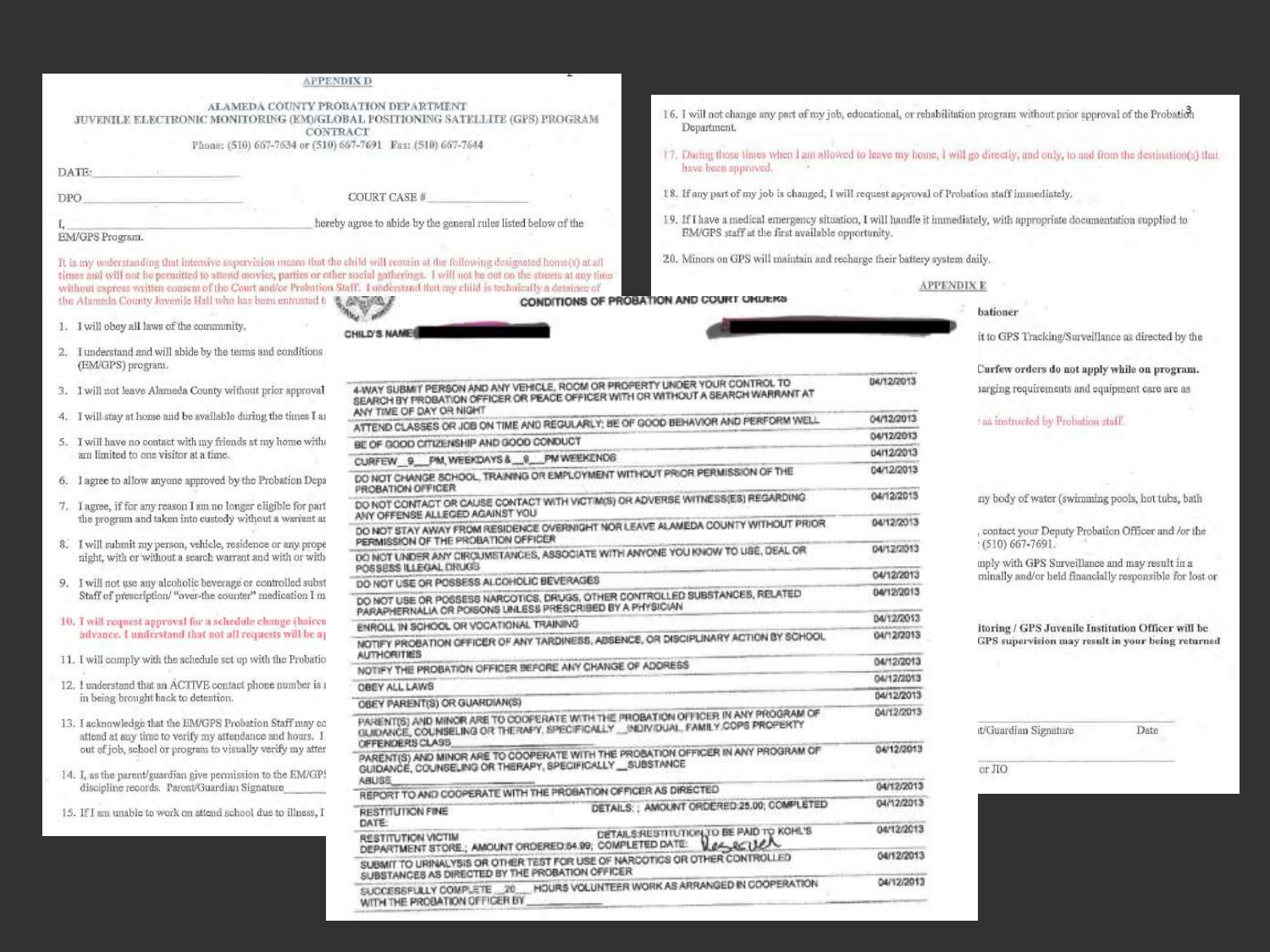

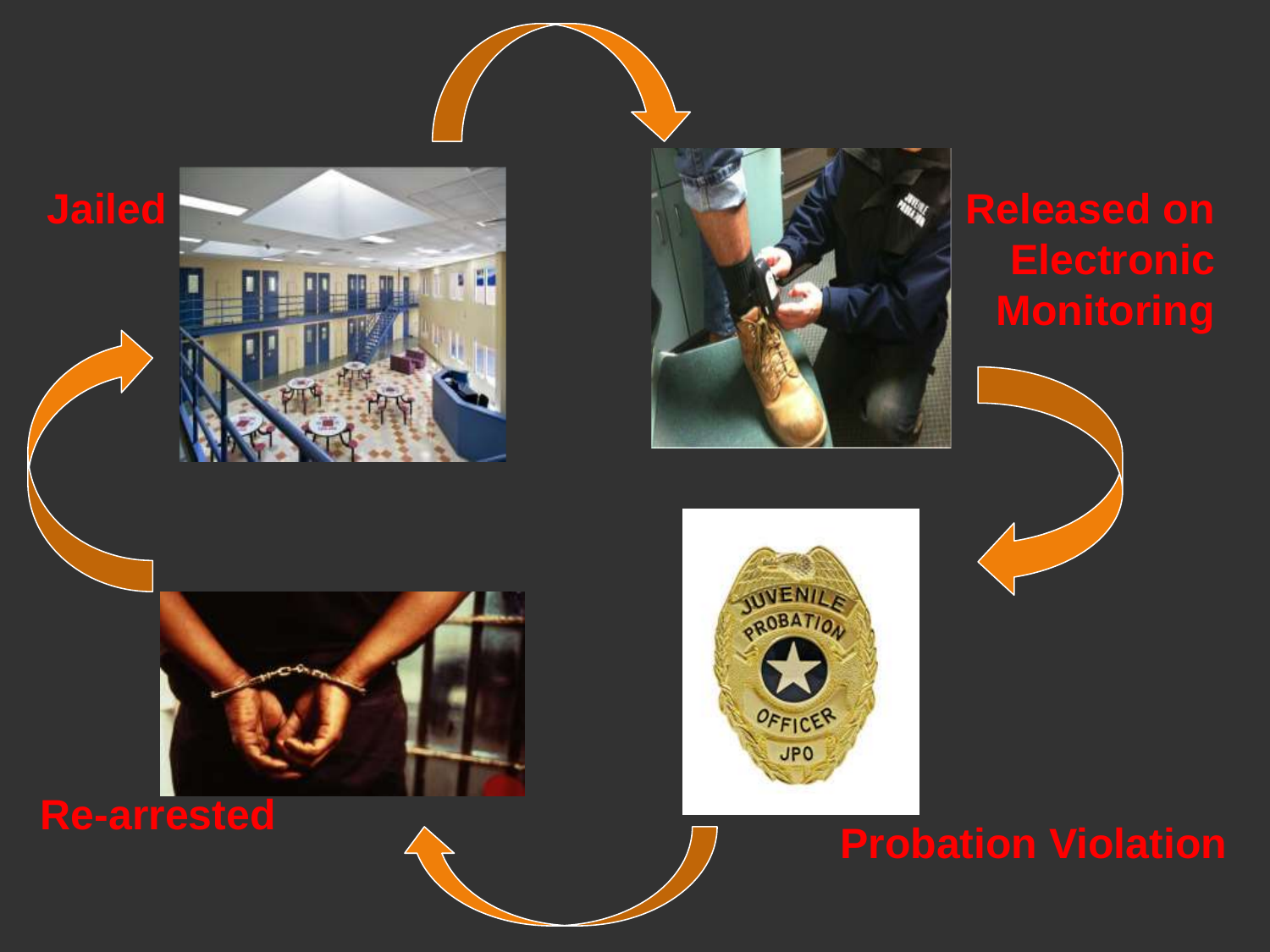# **Electronic Monitoring is Everywhere**

• **Around 85% of CA counties use EM in juvenile court.**

• **LA County: 450-500 youth on EM any given day.**

• **All but two states allow for EM in juvenile justice system.**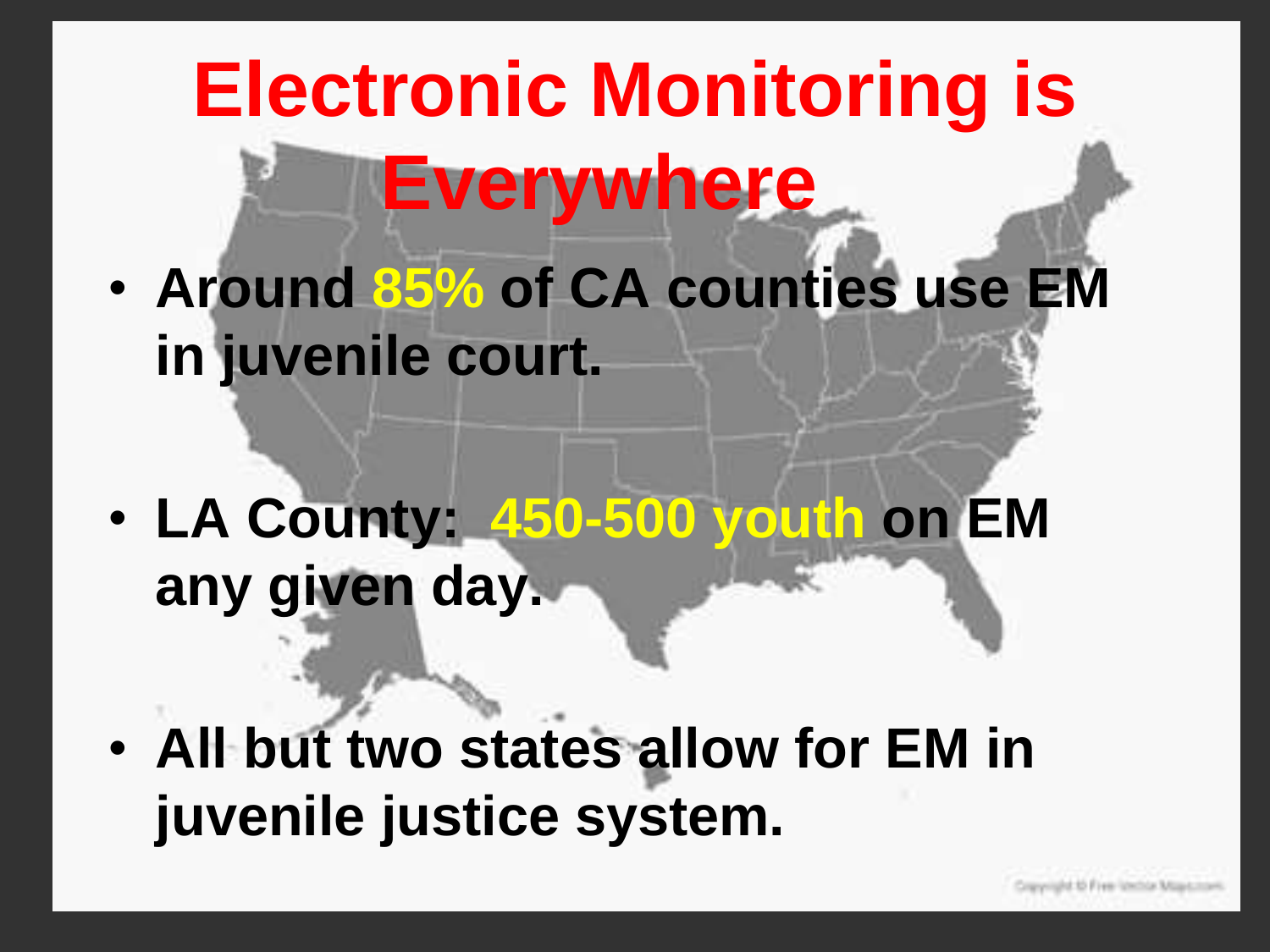## **What We Know:**

• **House arrest**

• **Lots of rules** 

• **Used pretrial & condition of probation** 

• **Disproportionally impacts Black and Latino youth.**

• **High fees**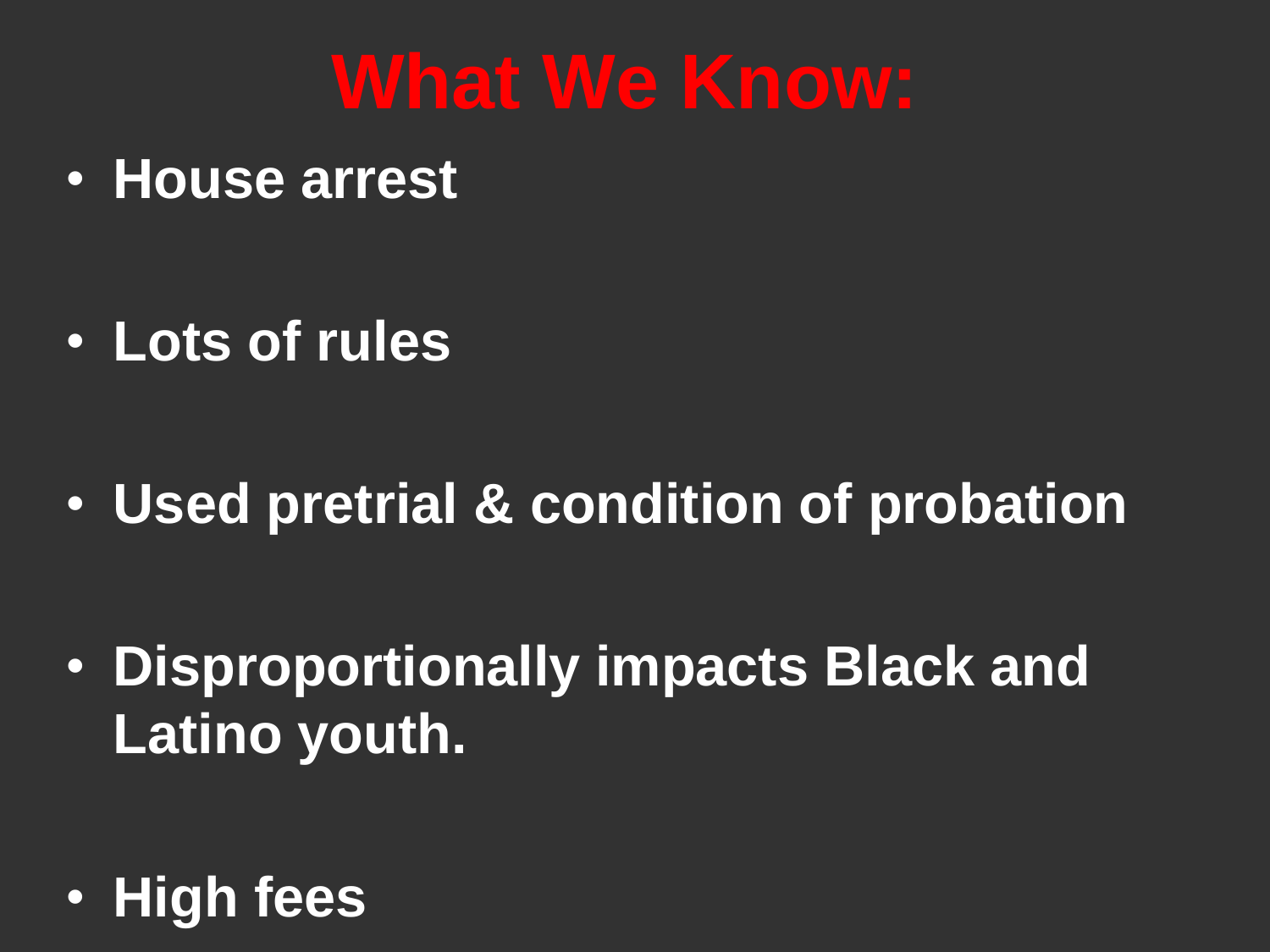### **What We Don't Know:**

## **DOES IT WORK?**

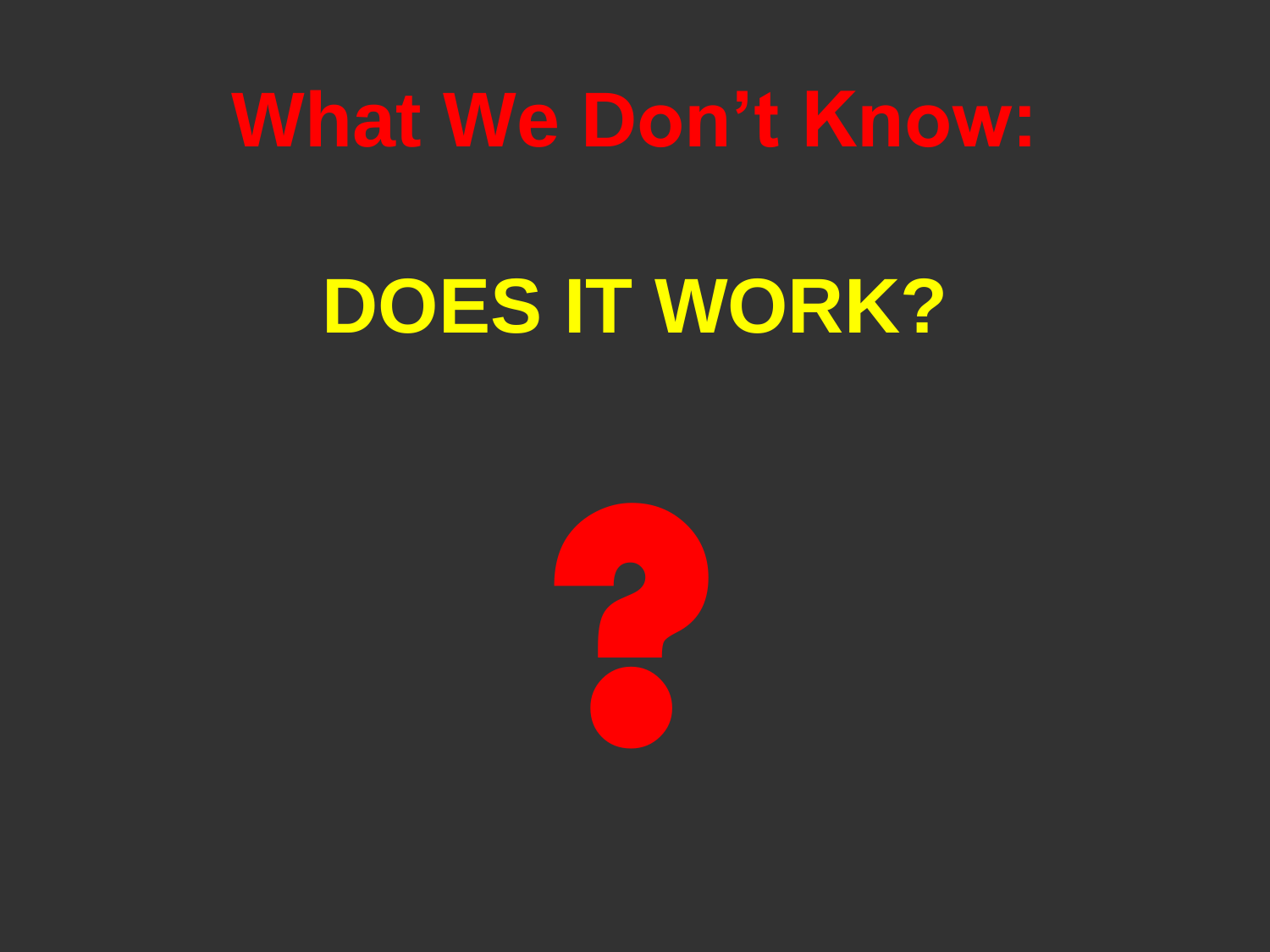## **Fact or Fiction? Five Assumptions About Electronic Monitoring's Effectiveness**

- **#1 EM is better than jail**
- **#2 EM lowers incarceration rates**
- **#3 EM works well with young people**
- **#4 EM works well with families**
- **#5 EM is cheaper than prison**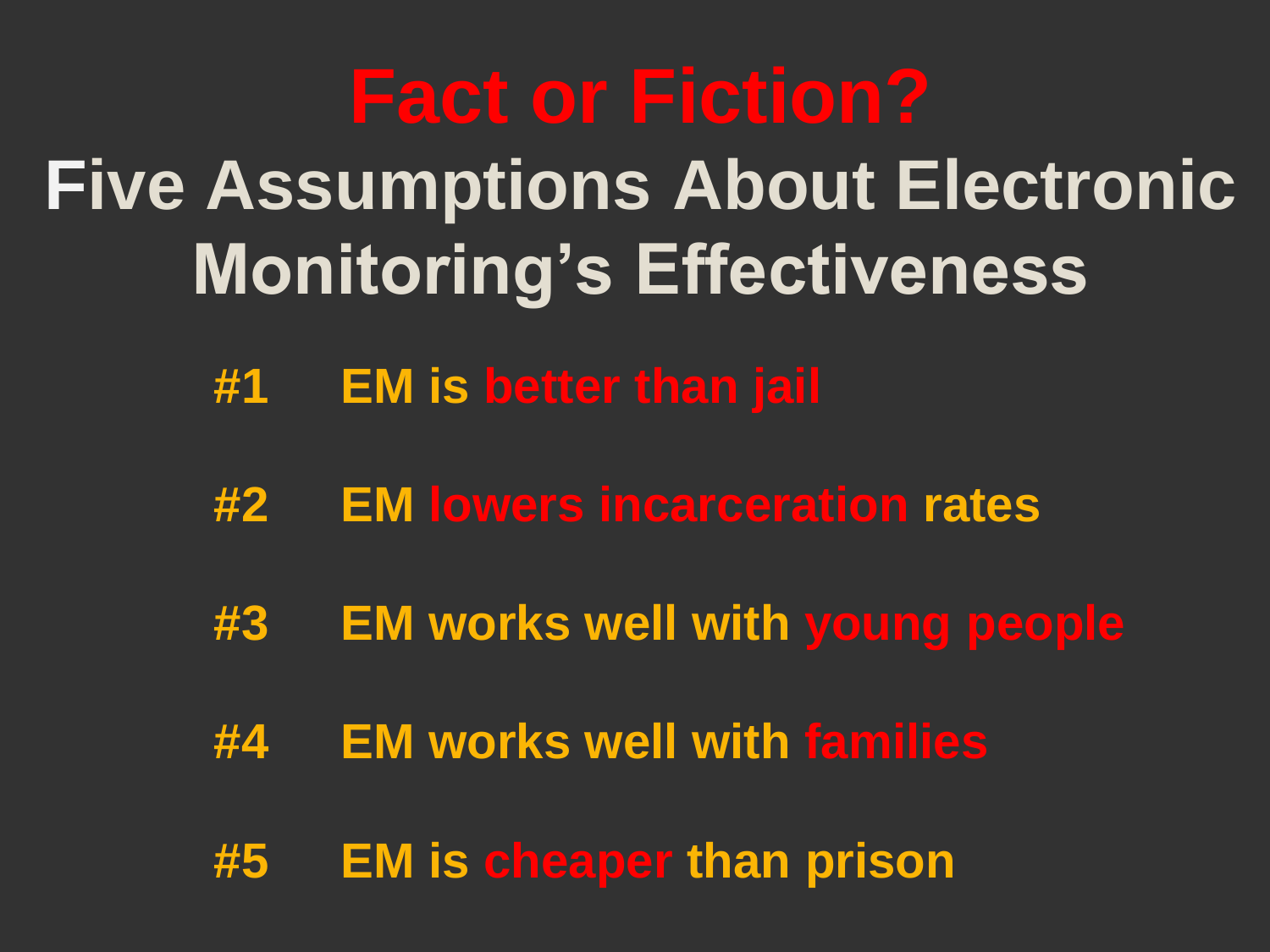#### **Assumption #1: Electronic Monitoring is Better Than Jail...**

- 13. Remain within the interior of my residence at all times, and/or areas approved by probation staff. I will only leave my residence when authorized to do so by probation staff. When on authorized leave, I will go to and from locations using the most direct route possible.
- 14. Provide documentation for ALL authorized leaves of absence from my residence upon request. All authorized leaves must be submitted for approval at least one (1) week in advance of a prospective leave date.

The minor may not visit friends at their homes, allow friends to visit his/her home at any time, nor meet friends at any other location.

6. All requests for passes must be made by the parents/guardians and 48 hours in advance. Requests for weekend passes must be placed by 12:00 noon on Thursday. The minor is to follow his/her assigned schedule exactly and must be supervised by a responsible adult, approved by GPS/ Probation staff, at all times during any activity outside the home.

### ...Not necessarily.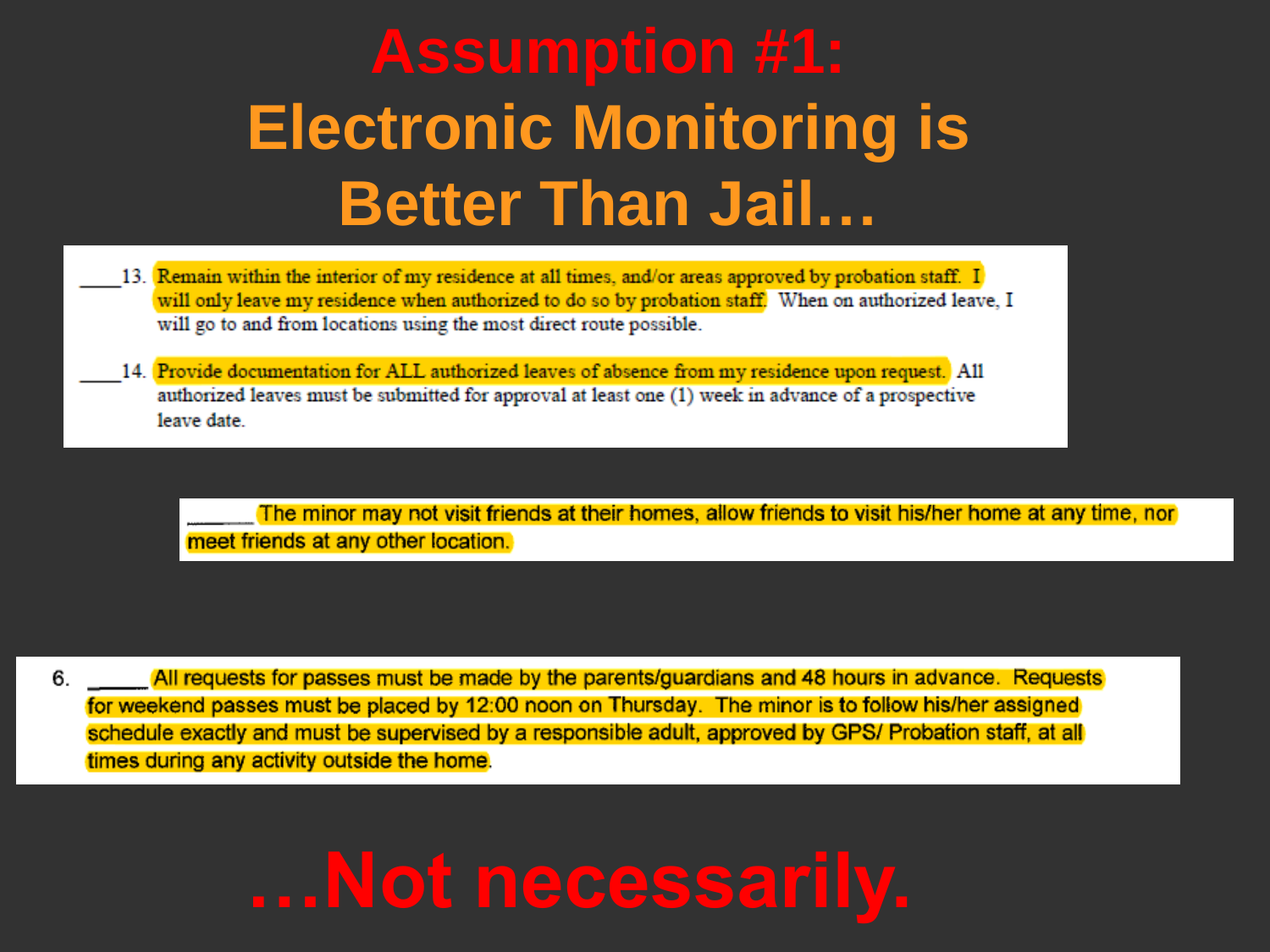# **Assumption #2 Electronic Monitoring lowers incarceration rates…**





# **Net-deepening**

#### **Revolving door to jail**

**…Not necessarily.**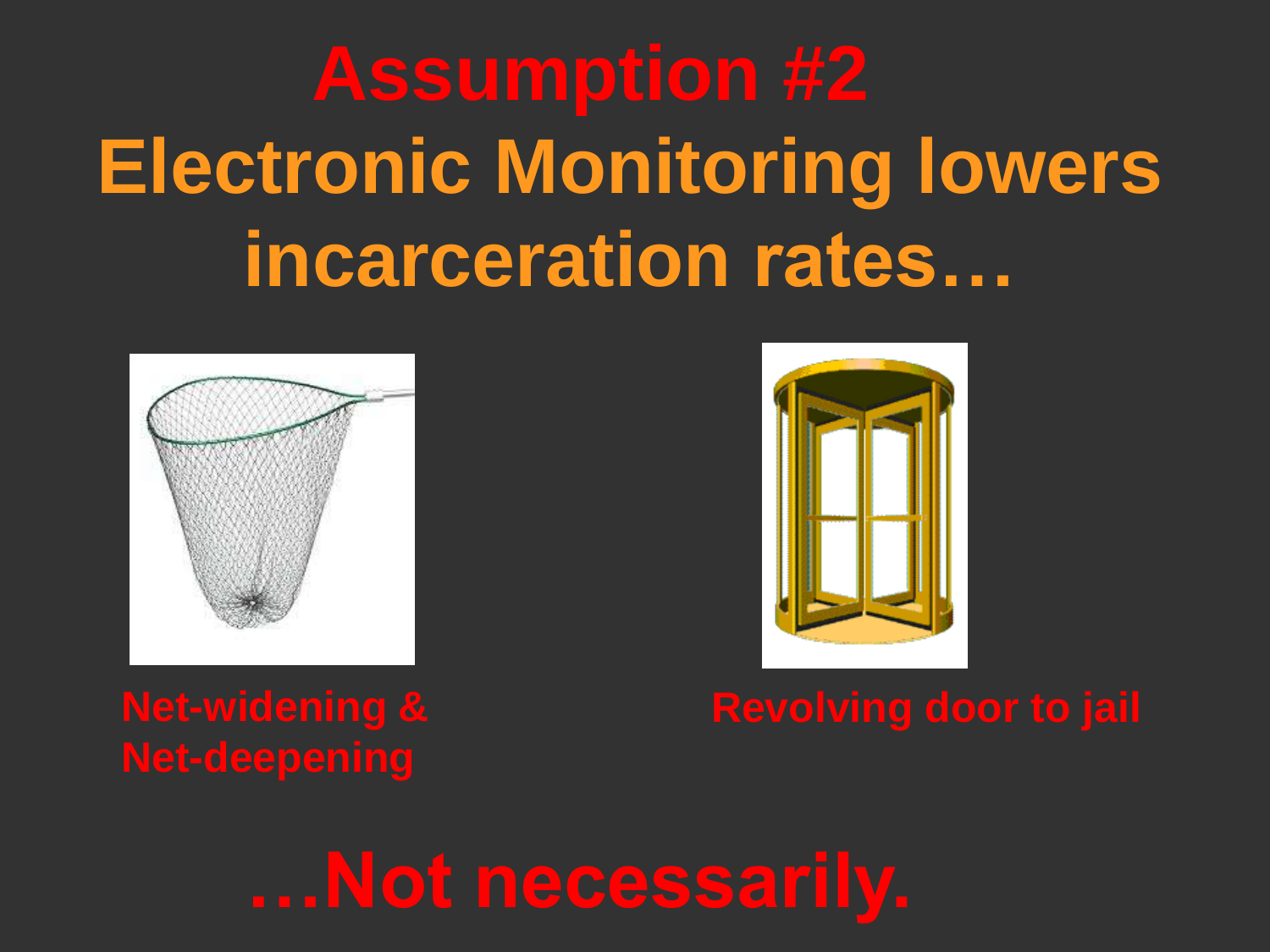#### **Assumption #3 EM works well with young people…**

**Stay inside home at all times.**



I agree to keep my residence maintained in a clean and sanitary manner for the duration of the time I am serving my sentence on Electronic Monitoring/Home Supervision. I further understand that failure to keep my residence clean and sanitary could result in removal from the program. Also, I understand that should

#### necessa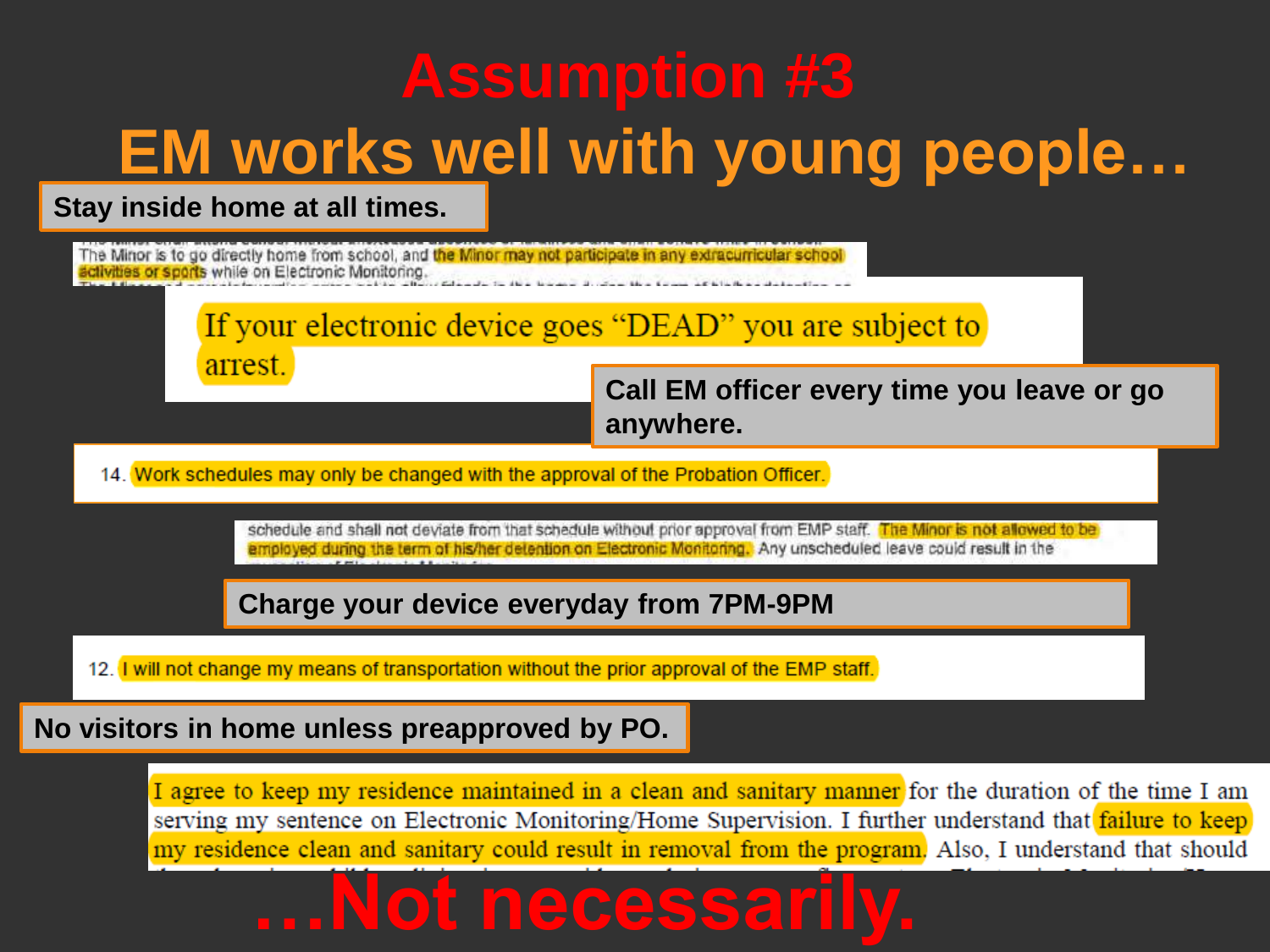#### **Assumption #4 Electronic Monitoring Works Well For Families…**

6. All requests for passes must be made by the parents/guardians and 48 hours in advance. Requests for weekend passes must be placed by 12:00 noon on Thursday. The minor is to follow his/her assigned

5) I agree that I am not allowed to have visitors at any time. Exceptions; immediate family members only (Mom, Dad, brothers, sisters). No aunts, uncles or cousins.

grounds at all times during school hours and return home immediately after school. Transportation to and from school must be provided by my parents or guardian except as authorized by Probation

I understand that I must be under the immediate supervision of my parents or guardian except as authorized by Probation Officials to be at a scheduled activity such as school, counseling or employment.

> All residents of the household understand that no individuals may join the household (move into, spend the night, visit for extended periods of time) unless specifically approved in advanced by GPS/Probation staff. Immediate family (i.e.: Grandparents, siblings) may visit the residence. All other relatives must be approved in advance by GPS staff.

#### …Not necessaril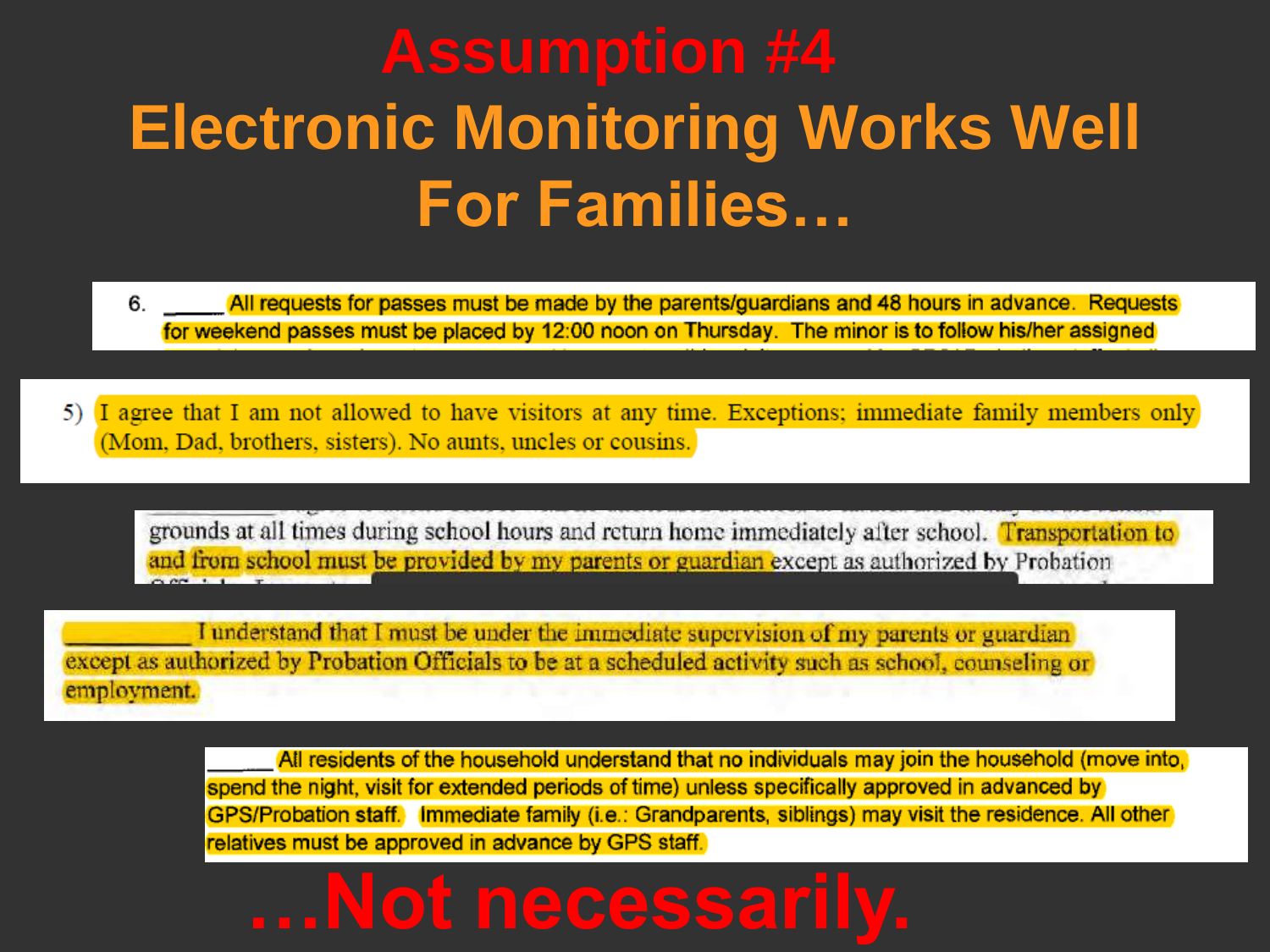#### **Assumption #5: Electronic Monitoring is Cheaper Than Incarceration…**

| <b>Big Financial Burden on</b><br><b>Families &amp; Youth</b>                                                                               | <b>Cost-Shifting from</b><br><b>Counties to Families</b>                                       | <b>Big Business for Private</b><br><b>Companies</b>                                                                                                                  |
|---------------------------------------------------------------------------------------------------------------------------------------------|------------------------------------------------------------------------------------------------|----------------------------------------------------------------------------------------------------------------------------------------------------------------------|
| Roughly 50% of CA<br>counties charge<br>families daily usage<br>fees between \$7-24.<br>\$1000s for replacement<br>or damaged<br>equipment. | In many CA counties,<br>$\bullet$<br>families foot bill and<br>saves county agencies<br>money. | <b>Billion dollar industry.</b><br>$\bullet$<br>Publicly traded.<br>$\bullet$<br><b>Profit motive to have</b><br>$\bullet$<br>more people on<br>monitors for longer. |
| Cost of cell phone.<br>$\bullet$<br><b>Pushes poor families</b><br>further into poverty.                                                    | Monitoring System   Services<br>Satellite Tracking of People LLC<br>Tracking Success           | Applications   Abcut Us   News Room   Industry Links   OFFENDER PAYMEN                                                                                               |

## **…Not necessarily.**